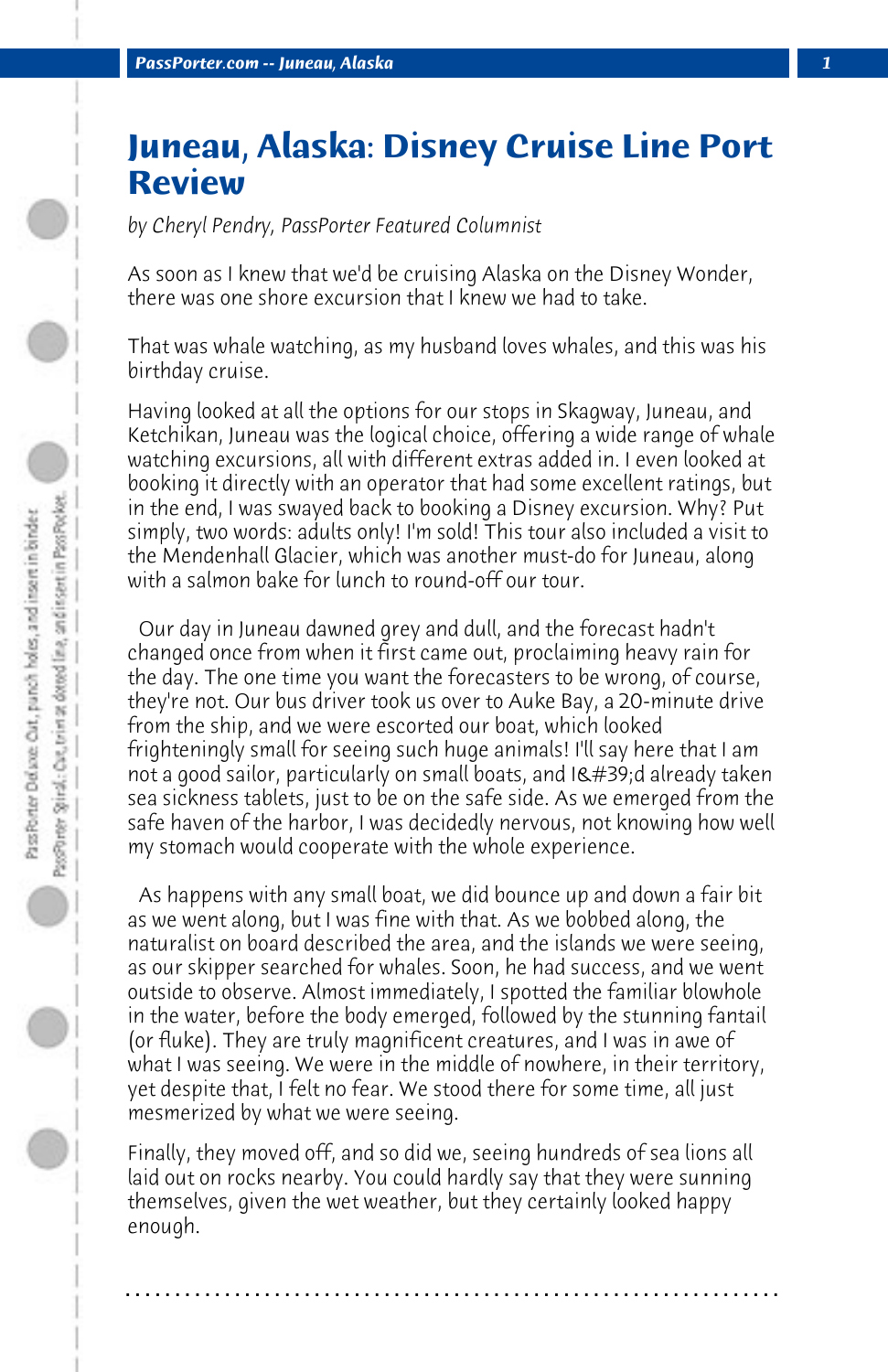We hurtled off again, not realizing at the time that our captain was in search of orcas. We raced along the water, not knowing what was going on, but finally when we had to turn back, he explained to us what had happened. What a shame we'd missed them, but it had been a truly amazing experience.

 Back to dry land we went, and it was back on the bus for our next stop for the day, Mendenhall Glacier. We were dropped off at the National Forest visitor center and given plenty of time to explore the area. Given the weather, with the rain pounding down by now, I took just a few photos outside, before opting for the warm interior of the visitor center. My husband was braver than I and did some exploring of the trails outside, seeing traces of bears in the distance.

 Inside, you can learn a lot about the glacier, the wildlife in this area, and its history. I was particularly fascinated by how the glacier had retreated over the years, with the last 50 years being the most scary. I guess that's global warming in action for you. From here, we had some superb views of the glacier, although I will admit that after the close-up views we'd had just a couple of days earlier of the twin Sawyer Glaciers in Tracy Arm Fjord, this was a bit of a disappointment. The colors weren't quite as striking, and of course we weren't as close to it. I guess that's what happens when Disney spoils you with some amazing sights.

 Our final stop was for our salmon bake lunch, with the rain still pounding down around us. Thankfully, this is something they're fully prepared for here, with coverings all around the seating areas. The food wasn't bad, although the clam chowder was a little too salty for our tastes. The main course consisted of either chicken or salmon, along with cornbread, a number of salads, and hot and cold pastas. Dessert was on offer too, but after one of our party sampled it, and didn't seem overly impressed, we passed on it. It wasn't exactly haute cuisine, but it warmed us up, and on a wet day, sometimes that's exactly what you need.

 However, the highlight here were, once again, nature-related. I was fascinated, and also slightly scared, to discover that there was a bear perched in a tree near where everyone was eating. That's something I never expected to see in my lifetime, and it's a sight that will stay with me forever.

 Another wonderful sight was a waterfall, just a quarter of a mile's walk away. I just wish that we hadn't got drenched walking down to see it. You could stay here as long as you liked, with buses running regularly

**. . . . . . . . . . . . . . . . . . . . . . . . . . . . . . . . . . . . . . . . . . . . . . . . . . . . . . . . . . . . . . . . . .**